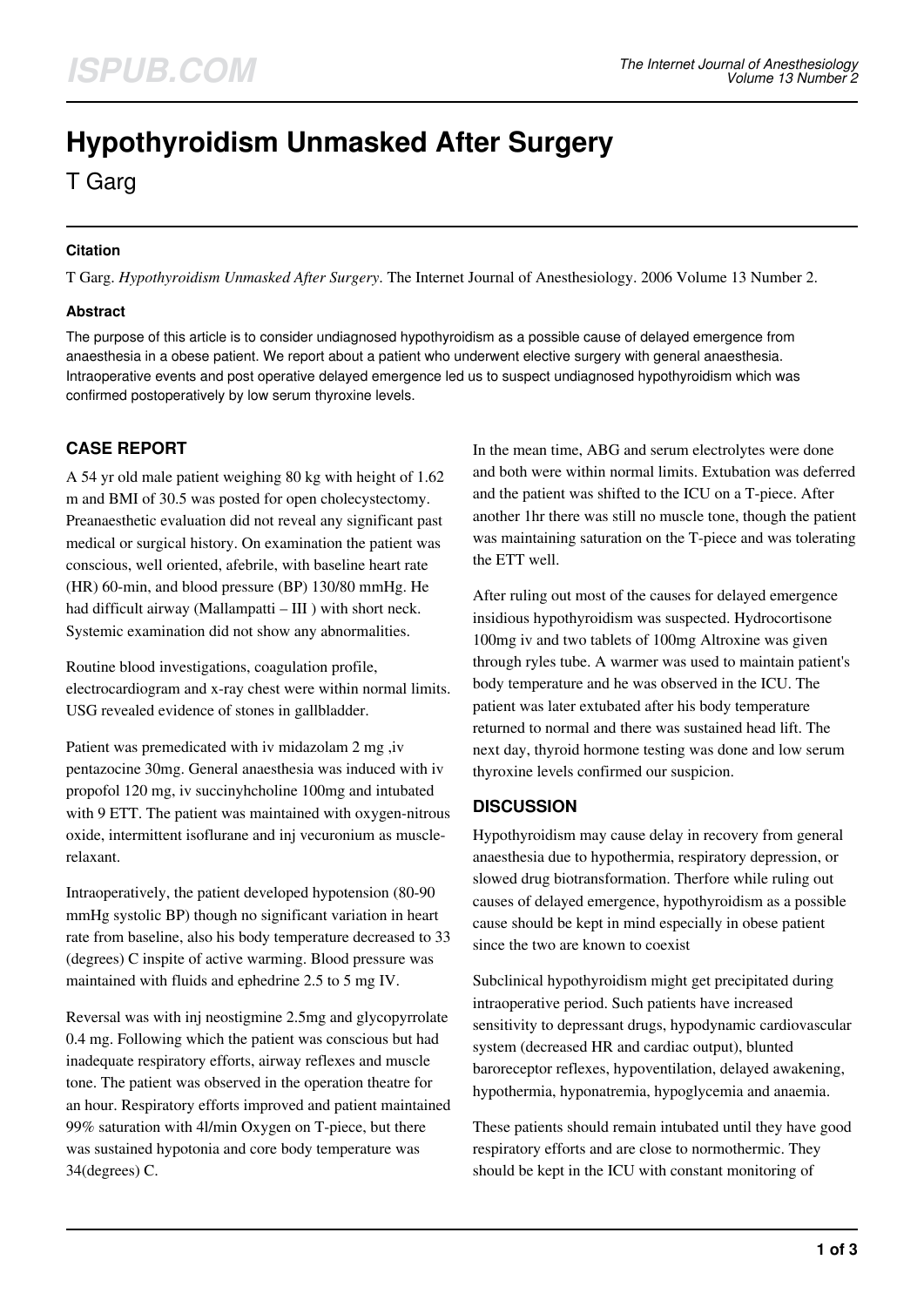temperature, respiration and blood pressure. Because hypothyroidism increases vulnerability to respiratory depression, a non-opiod such as ketorolac would be a good choice for postoperative pain relief.

# **CORRESPONDENCE TO**

Dr.Twinkle Garg. Gurunank hospital, Delhi –Mathura road, Palwal. Email: gargtwinkle76@yahoo.com

#### **References**

1. Kim JM.Anaesthesia in untreated hypothyroisism:report of three cases,Anaesthesia analog,1977,56:299. 2. P.A.Farling.Thyroid Disease,British journal of anaesthesia,2000,85:15-28. 3. J.M.Murkin,Anaesthesia and Hypothyroidism,Anaesthesia&Analgesia,vol61,371-383. 4. Robert K.Stoelting,Stephen F.Dierorf.Endocrine diseases,Anaesthesia and coexisting diseases,2002:417-420. 5. G.Edward Morgan,Maged SMikhail, Michael J Murray.Anaesthesia for patients with endocrine disease,Clinical Anaesthesiology,3rd edition:742-743.